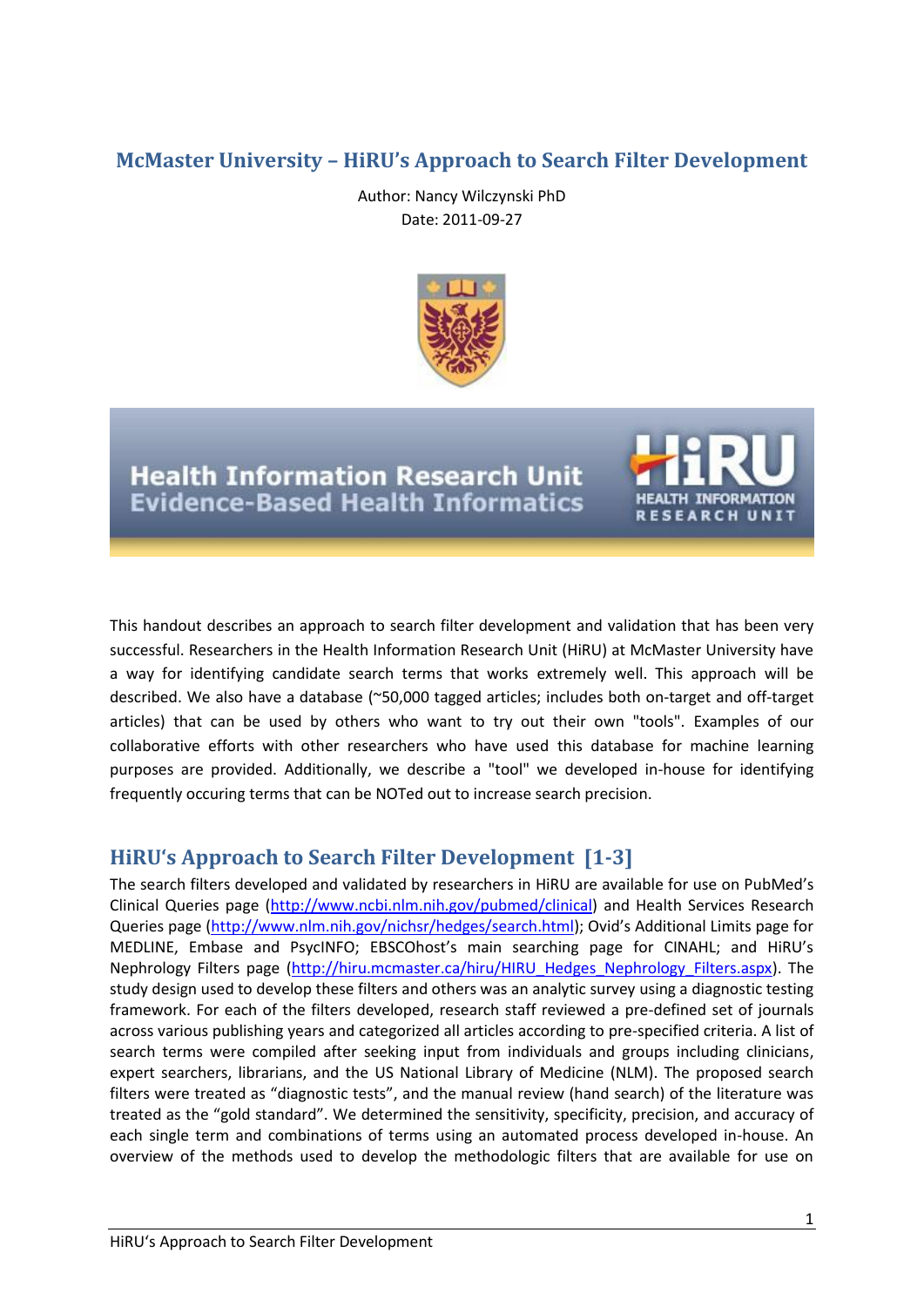PubMed's Clinical Queries page has been published [\(http://www.biomedcentral.com/1472-](http://www.biomedcentral.com/1472-6947/5/20) [6947/5/20](http://www.biomedcentral.com/1472-6947/5/20) )[1].

The details for identifying candidate search terms for use when developing the methodologic search filters (e.g., filters developed to detect methodologically rigourous studies about treatment) follows (a similar approach was taken when developing all search filters):

We began a list of index terms and textwords for each of the four electronic databases, MEDLINE, Embase, CINAHL, and PsycINFO, and then sought input from clinicians and librarians in the United States and Canada through interviews of known searchers, requests at meetings and conferences, and requests to the US NLM. Individuals were asked what terms or phrases they used when searching for studies of causation, prognosis, diagnosis, treatment, economics, clinical prediction guides, reviews, costs, and of a qualitative nature when using these databases. For instance, for MEDLINE, terms could be from Medical Subject Headings (MeSH), including publication types (pt), and subheadings (sh), or could be textwords (tw) denoting methodology in titles and abstracts of articles. The number of terms compiled for each of the electronic databases is shown in the table below. Index terms varied by electronic database whereas the same list of textwords were tested in each of the electronic databases. The list of search terms used for testing in each of the electronic database are availabe upon request.

| <b>Database</b> | <b>No. of Terms</b> | <b>No. of Unique Terms</b> | No. of Terms that<br><b>Returned Results</b> |
|-----------------|---------------------|----------------------------|----------------------------------------------|
| <b>MEDLINE</b>  | 5345                | 4862                       | 3870                                         |
| Embase          | 5385                | 4843                       | 3542                                         |
| <b>CINAHL</b>   | 5020                | 5020                       | 3110                                         |
| PsycINFO        | 4985                | 4985                       | 2583                                         |

After the list of terms was compiled and the manual review of the literature was completed, the following provides an example of the approach taken when developing the methodologic search filters for detecting diagnostic studies in MEDLINE [\(http://www.ncbi.nlm.nih.gov/pmc/articles/PMC403841/?tool=pubmed](http://www.ncbi.nlm.nih.gov/pmc/articles/PMC403841/?tool=pubmed) )[2]:

Individual search terms with a sensitivity of more than 25% and a specificity of more than 75% for the diagnosis category were incorporated into the development of search filters that included a combination of two or more terms. All combination of terms used the Boolean OR – for example, "sensitivity.tw. OR specificity.tw." (Ovid syntax). For the development of multiple term search filters to optimize either sensitivity or specificity, we tested the combination of individual terms with all two term search filters with sensitivity at least 75% and specificity at least 50%. For optimizing accuracy, two term search filters with accuracy of more than 75% were considered for multiple term development. Overall, we tested 17,287 multiple term search filters. Search filters were also developed that optimized combined sensitivity and specificity (equivalent to the optimal point on a receiver operating characteristic curve, minimizing the total number of errors).

Our approach to search filter development (i.e., compiling a list of search terms using non-automated means and testing them using software developed in-house) has been very successful. Sensitivities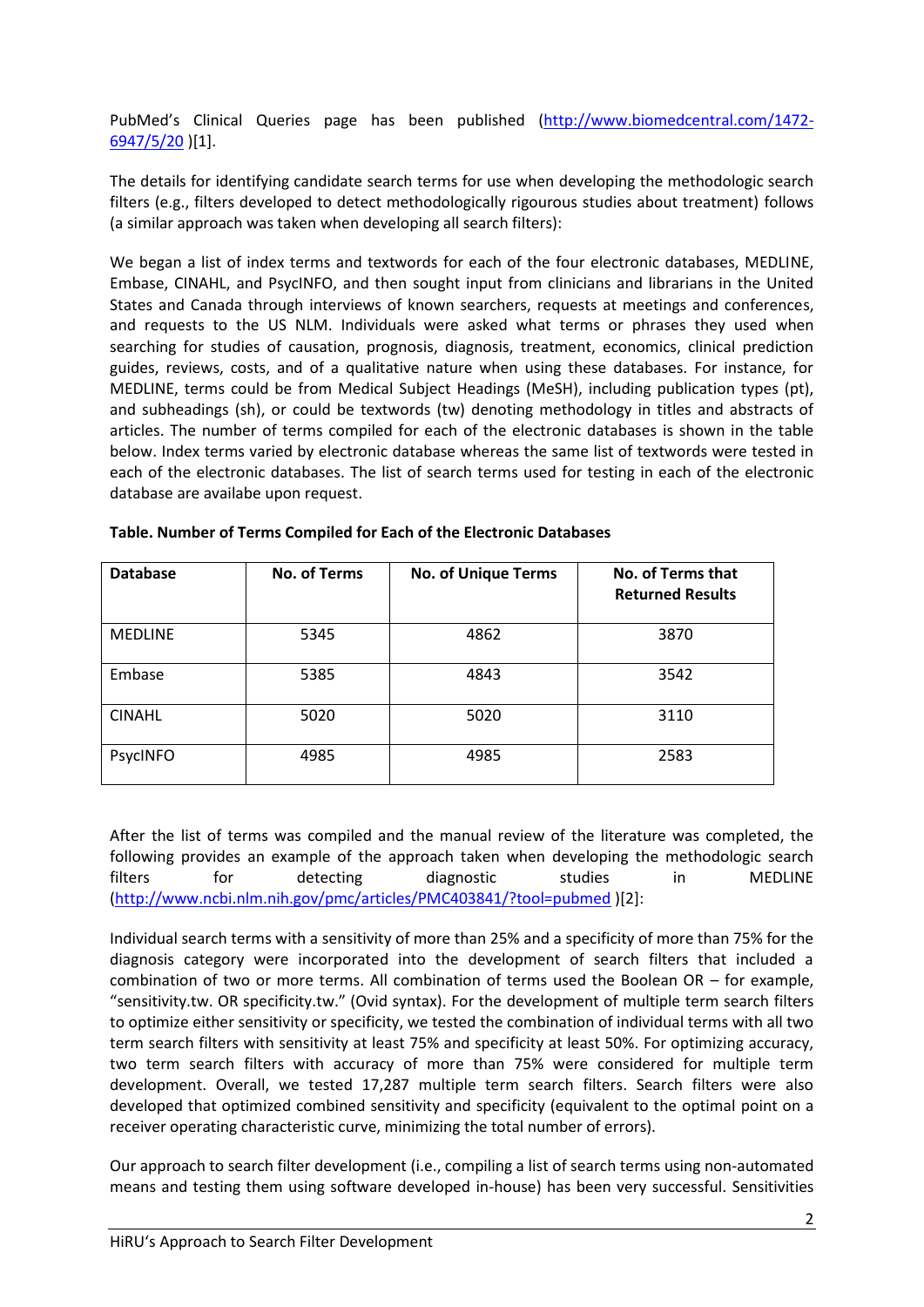and specificities as high as 99.9% have been achieved (see HiRU Hedges website for some examples, [http://hiru.mcmaster.ca/hiru/HIRU\\_Hedges\\_home.aspx\)](http://hiru.mcmaster.ca/hiru/HIRU_Hedges_home.aspx), and search filter performance is better than or comparable to filters developed using other means [3].

## **Clinical Hedges Database Available for Use by Others**

Our Clinical Hedges Database which contains data compiled from the manual review of the literature is available for use by others who want to try out their own "tools". Our MEDLINE Clinical Hedges Database contains 49,028 unique records of articles published in 161 journals in the year 2000. All records are indexed in MEDLINE and have been categorized by highly calibrated research staff for numerous features including the following:

### **Format (categories and definitions)**

**Original study -** any full text article in which the investigators report first-hand observations.

**Review -** any full text article that is bannered 'review, overview, or meta-analysis' in the title or in a section heading, or it is indicated in the text of the article that the intention was to review, summarize, highlight, etc. the literature on a particular topic.

**General and miscellaneous articles -** a general or philosophical discussion of a topic without original observation and without a statement that the purpose was to review or appraise a body of knowledge. This could include news items, unbannered editorials, bannered and unbannered conference reports, position and opinion papers, musings, psychosocial observations, and decision analysis that cannot be classified as an original study or review.

**Case report** - is an original study or report that presents only individualized data. The data are not combined in any way, and often involves less than 10 subjects.

### **Of interest to human health care**

**Yes =** concerned with the understanding of health care in humans; anything that will have an effect on the patient/subject (e.g., promoting wellness).

**No =** not concerned with the understanding of health care in humans; anything that will not have an effect on the patient/subject (e.g., studies that describe the normal development of people; basic science; studies involving animals, gender and equality studies in the health profession, the medical profession looking at itself, studies looking only at the structure and organization of the health care system, or studies looking at research methodology issues).

### **Purpose (categories and definitions)**

**Etiology -** Content pertains directly to determining if there is an association (causal link) between an exposure and **a disease or condition** (examples of a condition are low birth weight, large [or small] for gestational age, preterm birth, miscarriage, abortion, cesarean section, pregnancy, or death). The question that is being asked is **"What causes people to get a disease or condition?"**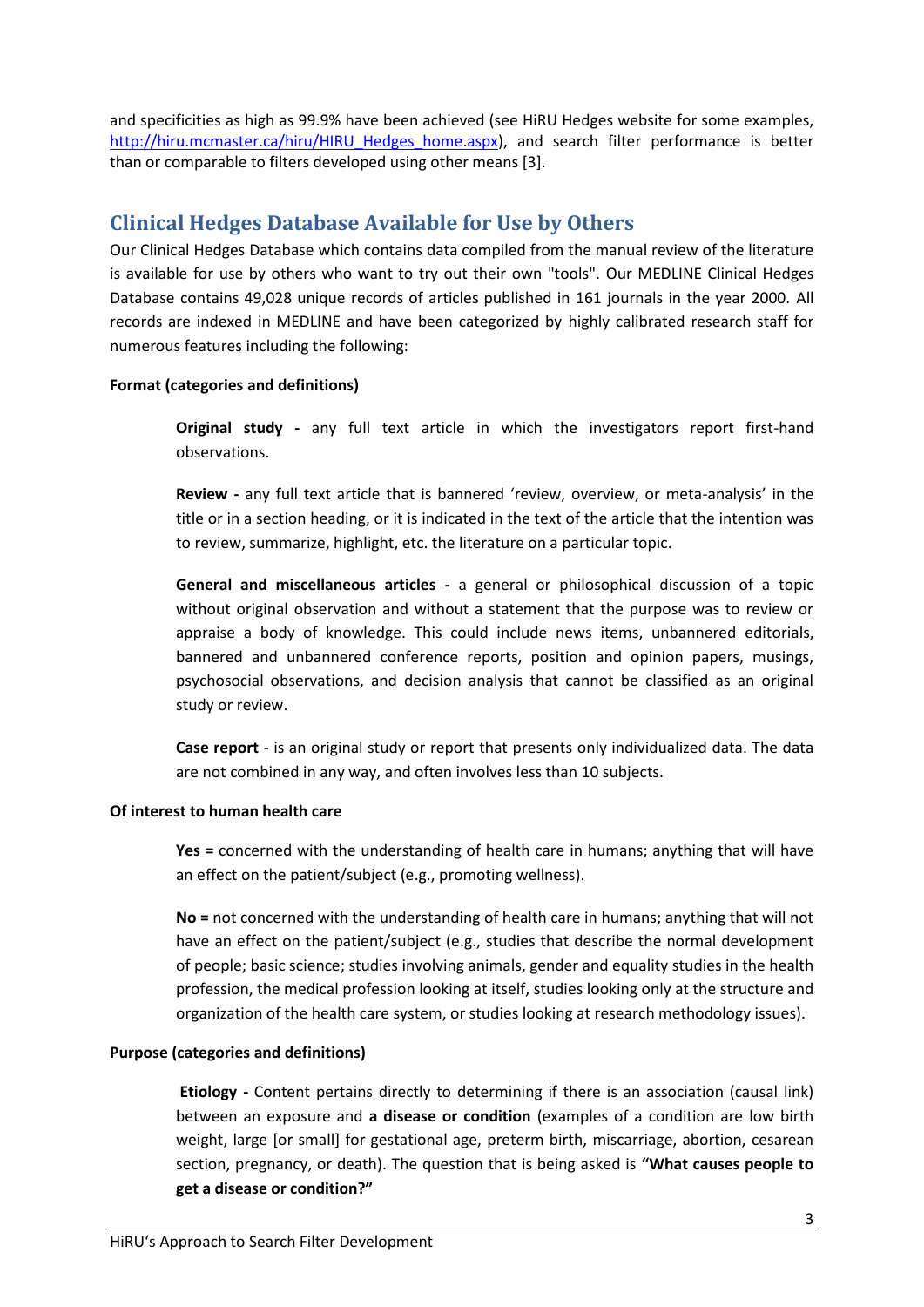**Prognosis -** Content pertains directly to the prediction of the clinical course or the natural history of a **disease or condition** (examples of a condition are low birth weight, large [or small] for gestational age, preterm birth, or pregnancy) **with the disease or condition existing at the beginning of the study**.

**Diagnosis -** Content pertains directly to using a tool to arrive at a diagnosis of **a disease or condition**. **Screening** to make a diagnosis is included here.

**Treatment, prevention, continuing medical education or quality improvement -** Content pertains directly to therapy (including adverse effects studies), prevention, rehabilitation, quality improvement, or continuing medical education. For a study to be classified as therapy (which includes prevention, continuing medical education and quality improvement) the investigators must intervene – there has to be an intervention that can be manipulated.

**Costs -**Content pertains directly to the costs or financing or economics of a health care issue.

**Economics -** Content pertains directly to the economics of a health care issue. The economic question addressed must be based on **comparison of alternatives**, i.e., comparison of the costs and effects of at least 2 different forms of intervention or service provision. Thus, 'costing' or 'financing' of a single health service, even if for a variety of conditions, does not constitute an economic study; an economic study would compare 2 (or more) different ways of providing the same service, and would include at least intermediate (e.g., BP) or more advanced (e.g., stroke) outcomes.

**Clinical prediction guide -** Content pertains directly to the prediction of some aspect of a disease or condition; the authors must indicate that the purpose of the study is **to develop or validate a rule, guide, index, equation, scale, score or model to predict** a diagnosis, prognosis, risk (etiology), therapeutic response, therapeutic drug levels or clinical outcome. For everything except diagnosis the patients must be followed over time.

**Qualitative study -** Content of study contains the following qualities: The content relates to how people feel or experience certain situations, specifically those situations that relate to health care in humans; Collection methods are appropriate for qualitative data; Analyses are appropriate for qualitative data.

**Something else -** The purpose of the study does not fit any of the above.

#### **Rigour (categories and methodologic criteria)**

**Etiology -** Observations concerned with the relationship between exposures and putative clinical outcomes; Data collection is prospective; Clearly identified comparison group(s); Blinding of observers of outcome to exposure.

**Prognosis -** Inception cohort of individuals all initially free of the outcome of interest; Follow-up of  $\geq$ 80% of patients until the occurrence of a major study end point or to the end of the study; Analysis consistent with study design.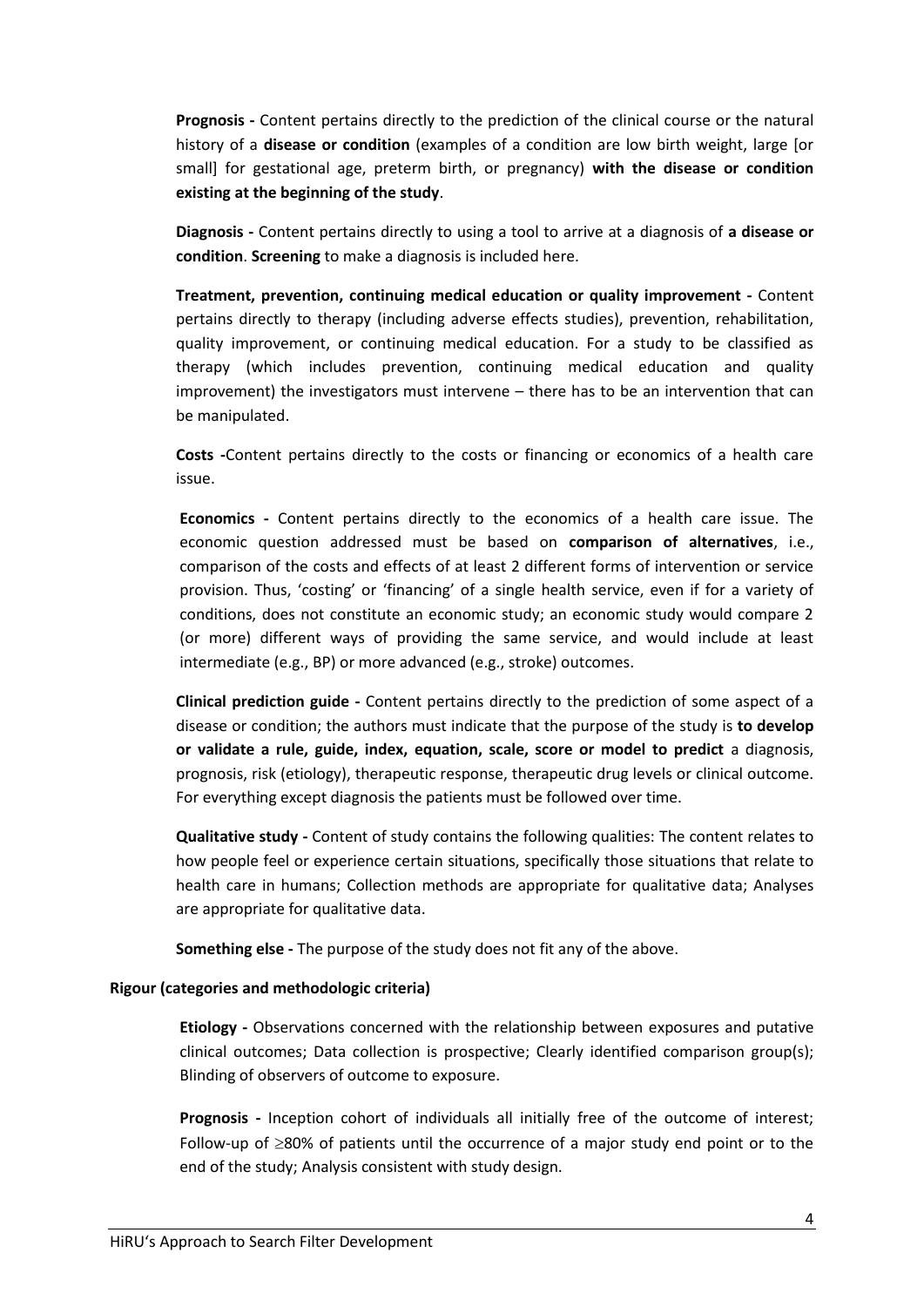**Diagnosis -** Inclusion of a spectrum of participants; Objective diagnostic ("gold") standard OR current clinical standard for diagnosis; Participants received both the new test and some form of the diagnostic standard; Interpretation of diagnostic standard without knowledge of test result and vice versa; Analysis consistent with study design.

**Treatment or Prevention (including quality improvement and continuing medical education studies)** - Random allocation of participants to comparison groups; Outcome assessment of at least 80% of those entering the investigation accounted for in 1 major analysis at any given follow up assessment; Analysis consistent with study design.

**Economic studies -** Question is a comparison of alternatives; Alternative services or activities compared on outcomes produced (effectiveness) and resources consumed (costs); Evidence of effectiveness must be from a study of real patients that meets the above-noted criteria for diagnosis, treatment, quality improvement, or a systematic review article; Effectiveness and cost estimates based on individual patient data (microeconomics); Results presented in terms of the incremental or additional costs and outcomes of one intervention over another; Sensitivity analysis if there is uncertainty**.**

**Clinical prediction guides -** Guide is generated in one or more sets of real patients (training set); Guide is validated in another set of real patients (test set).

**Reviews -** Statement of the clinical topic; Explicit statement of the inclusion and exclusion criteria; Description of the methods;  $\geq 1$  article must meet the above noted criteria.

# **Examples of Collaborations with Other Researchers Who Have Used Our Clinical Hedges Database [4]**

Other methods have been proposed and studied for developing search filters. We collaborated with Kilicoglu and colleagues at the US NLM who approached the problem of recognizing studies containing useable clinical advice from retrieved topically relevant articles as a binary classification problem [http://www.ncbi.nlm.nih.gov/pmc/articles/PMC2605595/?tool=pubmed\[](http://www.ncbi.nlm.nih.gov/pmc/articles/PMC2605595/?tool=pubmed)4]. The gold standard used in the development of PubMed clinical query filters (HiRU's Clinical Hedges Database) formed the basis of their approach. They identified scientifically rigorous studies using supervised machine learning techniques (Naïve Bayes, support vector machine [SVM], and boosting) trained on high-level semantic features. They combined these methods using an ensemble learning method (stacking). The performance of learning methods was evaluated using precision, recall and  $F_1$  score, in addition to area under the receiver operating characteristic (ROC) curve (AUC). Using a training set of 10,000 manually annotated MEDLINE citations (from HiRU's Clinical Hedges Database), and a test set of an additional 2,000 citations (from HiRU's Clinical Hedges Database), they achieved 73.7% precision and 61.5% recall in identifying rigourous, clinically relevant studies, with stacking over five feature-classifier combinations and 82.5% precision and 84.3% recall in recognizing rigourous studies with treatment focus using stacking over *word + metadata* feature vector. Their results demonstrated that a high quality gold standard and advanced classification methods can help clinicians acquire best evidence from the medical literature.

We also collaborated with Zhang and colleagues at the University of Wisonsin-Milwaukee who used HiRU's Clinical Hedges Database to develop superivsed machine-learning techniques to automatically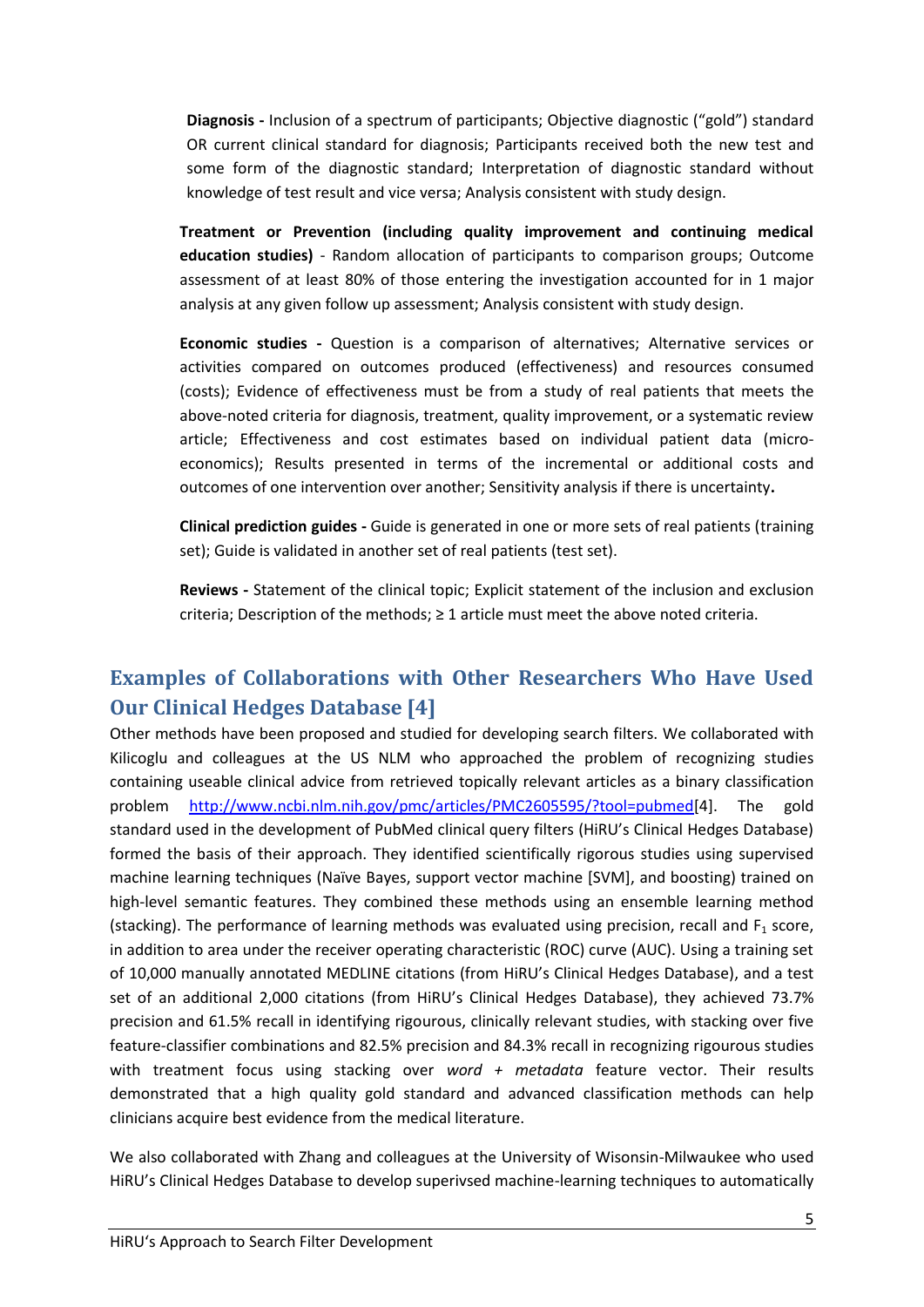classify an article into four clinically useful distinquishing formats: original study, review, case report and general. They also made a distinction between articles of interest to human health care (HHC) and those that were not. Futhermore, for those articles that fell into the original and review categories, as well as HHC, they further classified them into five categories of purpose: etiology, diagnosis, treatment, prognosis, and others. They explored different machine-learning models, including Support Vector Machines, Naïve Bayes Multinomial, AdaBoost.M1, and Stacking. They currently are in the process of publishing their findings.

We provided the above-mentioned reseachers with data from the Clinical Hedges Database. We are willing to collaboration with others (see contact information below).

# **Tool Developed in HiRU for Identifying Frequently Occurring Terms**

The programmers in HiRU developed a tool to determine the term frequency to answer the following research question: Can search filter precision be improved by NOTing out the text words and index terms assigned to those articles that are retrieved but are off-target? The tool was developed for use in a web-based interface that allows the user to built search filters for a specified electronic database (e.g., MEDLINE), purpose category (e.g., prognosis) and journal subset (e.g., all MEDLINE journals). After a search filter is built the following information is presented to the user:

|                 | <b>Prognosis (Original: Pass)</b> | All MEDLINE Journals |
|-----------------|-----------------------------------|----------------------|
| Change Database | Change Category                   | Change Subset        |

Details For Strategy:

Term Expression: "incidence".sh . OR exp "mortality"/ OR "follow-up studies".sh . OR "prognos:".tw . OR "predict:".tw . OR "course:".tw .

**List Expression:** 1 OR 2 OR 3 OR 4 OR 5 OR 6

Exclude terms not in A

|               |          |           | Meets Criteria |                   |             |         |                     |
|---------------|----------|-----------|----------------|-------------------|-------------|---------|---------------------|
|               |          | Yes       | No             | <b>Row Totals</b> |             |         |                     |
|               |          |           |                | $a + b =$         | Measure     | Value   | 95% Confidence      |
|               | Yes      | $a = 165$ | $b = 9911$     | 10076             | Sensitivity | 0.86842 | $0.82036 - 0.91649$ |
| In            |          |           |                | $c + d =$         | Specificity | 0.79706 | $0.79350 - 0.80063$ |
| Result<br>Set | No       | $c = 25$  | $= 38927$      | 38952             | Precision   | 0.01638 | $0.01390 - 0.01885$ |
|               | Columni  | $a + c =$ | $b + d =$      |                   | Accuracy    | 0.79734 | 0.79378 - 0.80090   |
|               | Totals I | 190       | 48838          |                   |             |         |                     |

As shown above when determining the operating characteristic of search filters in the Clinical Hedges interface each cell contains the number of ciations retrieved. Within the Clinical Hedges web interface the user can retrieve the citations noted in cells A (165 citations in cell A – shown above) and B (9,911 citations in cell B – shown above). Using a program developed in-house we created a list and rank ordered all text words and index terms (from the list of terms tested when developing the search filters) that were unique to citations found in cell B when compared with citations found in cell A. The program that was developed in-house is similar to Microsoft Office Index function. Cell B citation terms needed to be unique when compared with cell A citations to ensure that sensitivity did not decrease when NOTing out content. Output from the program is shown below: